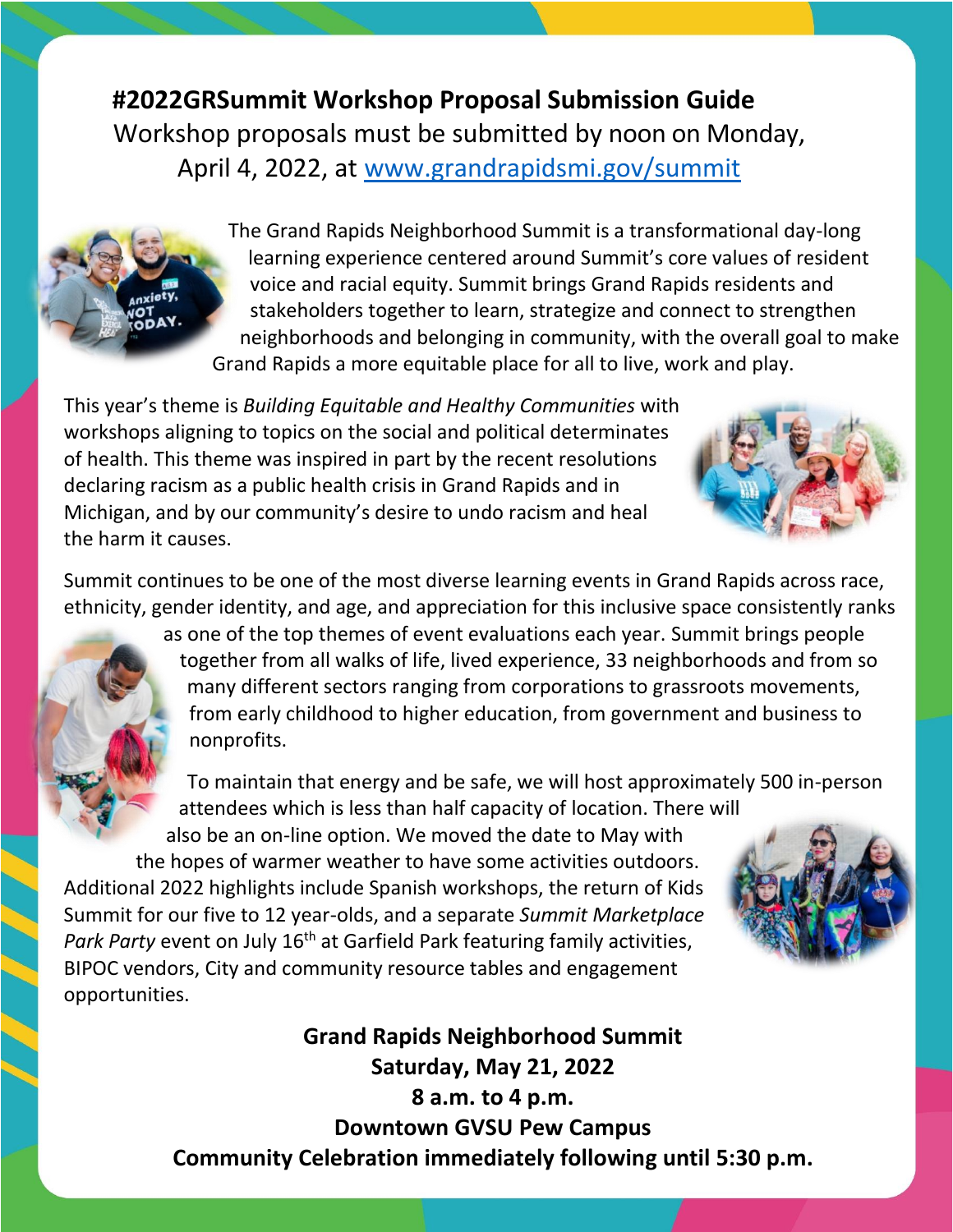## **Benefits to Workshop Presenters**

- ❑ Connect with community, facilitate meaningful conversations, and co-learn
- ❑ Free Summit T-shirt
- ❑ Recognition in the printed and digital program book
- ❑ Social media promotion of workshop and presenters with organizations tagged
- ❑ Breakfast and lunch at the event
- ❑ Written feedback on your workshop from evaluations
- ❑ Full Summit benefits such as Public Thread bag, free and full access to Summit outside of the hour presenting the workshop – such as other workshops, keynote speaker, resource tables, Community Celebration, photo booth and more.

We currently do have not the resources to pay workshop presenters. If this situation changes, we will follow up with presenters who are presenting outside of their paid work roles.

## **Workshop Presenter Eligibility and Resident Voice Guidelines**

As aligned to GVSU policy to keep community, students, staff and faculty safe, Summit workshop presenters:

- ❑ Must be fully vaccinated against COVID-19 at the time of Summit (May 21, 2022)
- ❑ Be prepared to show proof of vaccination upon arrival to the check-in area
- ❑ Must wear mask fully over nose and mouth while indoors

# **Additional Workshop Notes:**

- ❑ Workshops presented or co-presented by Grand Rapids residents will be prioritized.
- ❑ Workshop titles, descriptions and content should be written and delivered in accessible everyday language to maximize accessibility for all.
- ❑ Workshops must include opportunities for audience to speak and engage with one another. Presenters should center and promote resident voice by asking themselves:
	- o Are there Grand Rapids residents that can present or co-present on this topic?
	- o Are the main workshop presenters diverse in terms of race and ethnicity?
	- o How can the workshop be formatted to promote workshop attendees (who are mostly residents) to share their experiences, solutions, or ideas?
	- o How might the workshop be structured so workshop attendees meet/build relationships withother workshop attendees?

## **Workshop Racial Equity Guidance**

Summit acknowledges that Grand Rapids, as most cities across this country, has systemic and institutional racism woven throughout its history and current reality. There are significant disparities for every quality-of-life measure. Racial Equity is the end goal when one's race is not a predictor, in a statistically sense, for one's access to opportunity. Racial Equity is also an approach to reach this goal by disaggregating data by race/ethnicity, shifting power, policy change, and targeted strategies in support of those furthest away from opportunity to achieve the universal goal for the broader community. Workshops proposals that clearly center and embed a racial equity lens will be prioritized. Here are a few reflection questions to consider:

- ❑ What does the data, disaggregated by race and ethnicity, tell us?
- ❑ What demographic is experiencing the worst outcomes?
- ❑ How can this workshop center this demographic in terms of presenting and solutions?
- ❑ How might focusing targeted supports around those positioned furthest from opportunities help advance the universal goal of all communities thriving?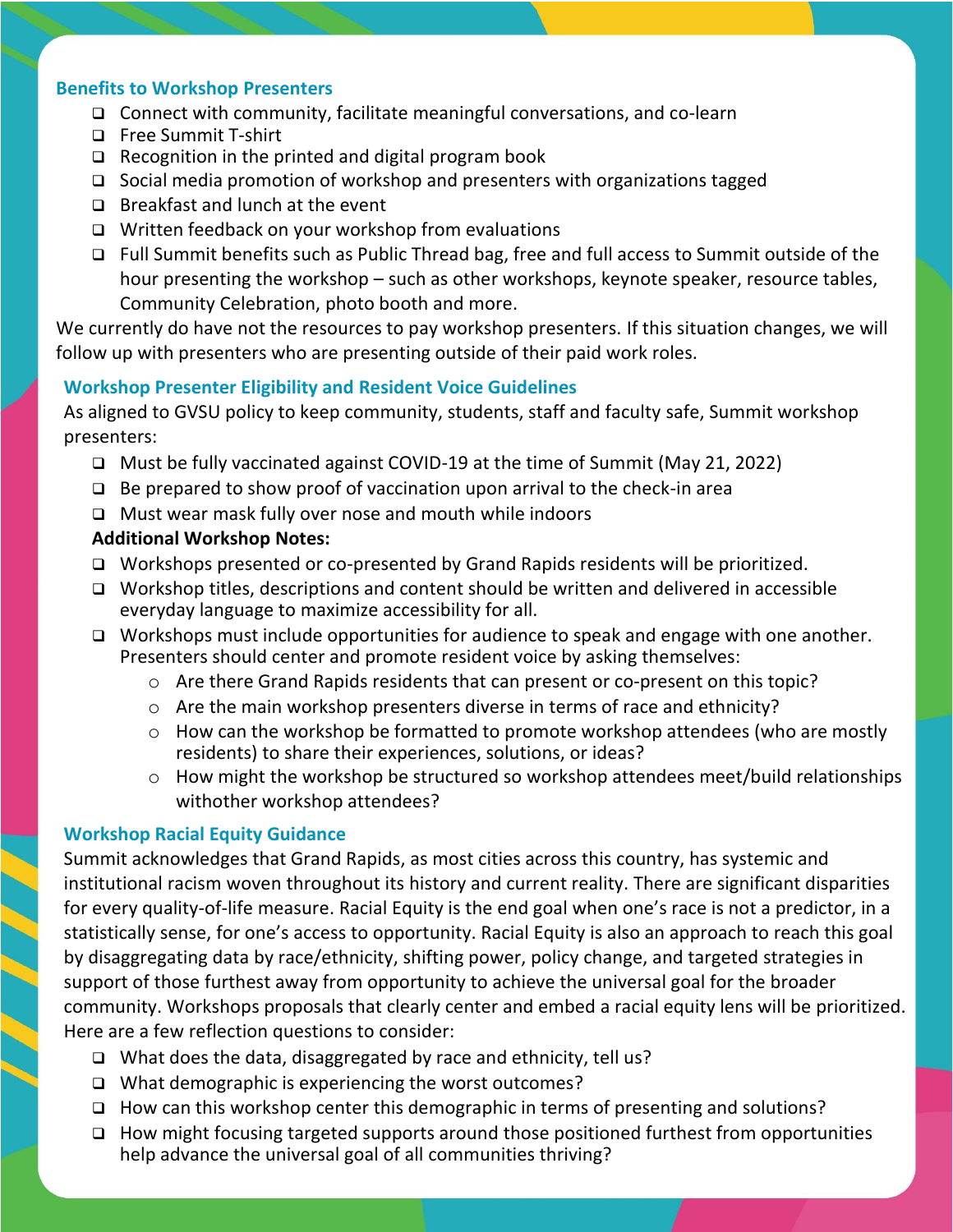#### **Tentative Schedule for May 21, 2022**

- 8:00 a.m. Check-In, Community Resource Tables, Breakfast snacks
- 9:00 a.m. Opening Anishinaabe Presentation and Welcome; Overview of Day
- 9:45 a.m. Keynote Presentation
- 10:30 a.m. Workshops
- 11:30 a.m. Lunch, Community Resource Tables & Activities
- 1:00 p.m. Workshops
- 2:10 p.m. Workshops
- 3:20 p.m. Resident Leadership Recognition, Raffle Drawing and Closing Remarks
- 3:50 p.m. Closing Anishinaabe Presentation
- 4 p.m. 5:30 p.m. Community Celebration

#### **Workshop Details**

- ❑ Each workshop is 60 minutes
	- $\circ$  5 minutes: Workshop Host volunteer to review community agreements, give evaluation reminder and introduce presenters.
	- o 52 minutes: Workshop
	- o 3 minutes: Workshop Host volunteer to give announcements, reminders and to give attendees to write their evaluations before leaving.
- ❑ Workshops should be structured to foster communication among attendees, include time for Q&A and discussion, and be engaging for both online and in-person attendees.
- ❑ Be mindful and inclusive of virtual attendees who will be listening and typing in the chat. The Workshop Host volunteer will monitor the chat and assist with technology. Use of microphones by presenters and audience members sharing helps with online inclusion. Virtual breakout rooms will not be available.
- ❑ All workshop rooms have a computer, projector, screen, internet, technology to connect virtual attendees, white board, and dry erase markers. It is the responsibility of workshop presenters to arrive at least 10 minutes early to upload their presentation, test audio and visuals, and set up the room as needed. Workshop Host volunteer will be there to assist.
- ❑ To maximize visual accessibility, text on slides should be at least 24 size font and text on printed handouts should be at least size 13.
- ❑ Brief bios (100 words or less) and high-resolution photo (doesn't need to be a professional headshot) of each presenter is needed by **April 15, 2022.** A group photo with all presenters and a group collective bio is acceptable in lieu of individual photos/bios. Photos and bios will be shared on social media and webpage to promote workshop and Summit.
- □ Workshop must include at least one handout with resources on the topic and for continued learning or connection within community. Workshop presenters should bring at least 50 copies of this handout and other materials needed to distribute and facilitate. If printing support is needed, email [summit@grcity.us](mailto:summit@grcity.us) with materials **no later than May 13.** Note that virtual participants won't have handouts until after the event.
- ❑ The final PowerPoint Presentation and all handouts should be emailed to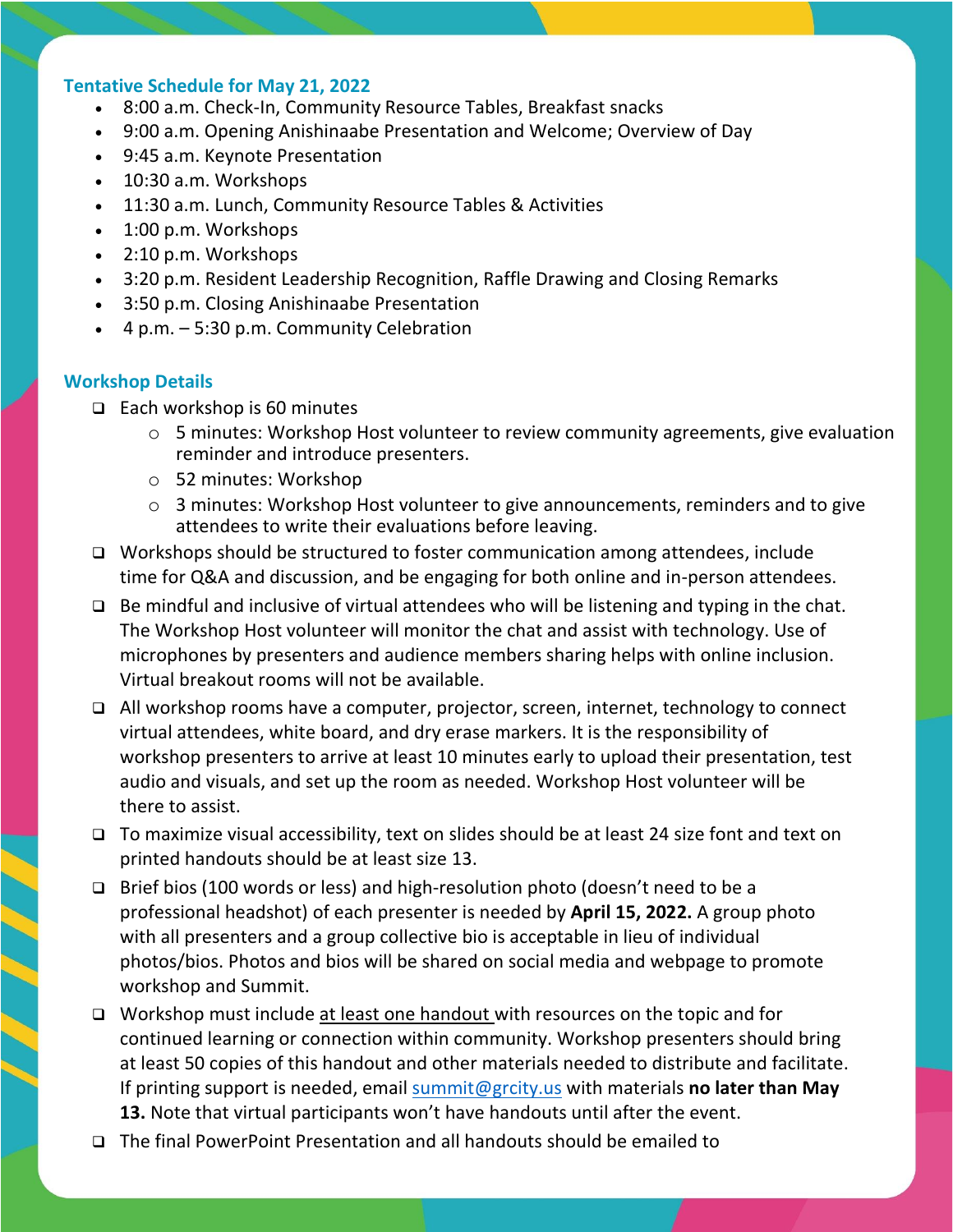[summit@grcity.us](mailto:summit@grcity.us) immediately following the event, but no later than May 23<sup>rd</sup> so materials can be uploaded as a PDF to the Summit webpage for broader access.

❑ All workshop presenters must register for Summit at [www.grandrapidsmi.gov/summit](http://www.grandrapidsmi.gov/summit) as a speaker for in-person participation.

# **The 2020 Theme: Building Equitable and Healthy Communities**

An equitable community is a healthy community where all people can thrive. Racism, in all its forms, is a threat to the health of all of us. In fact, racism has been declared a public health crisis here in Grand Rapids, in the state of Michigan and in communities across the country. This year's theme is a call to educate ourselves and take action within our spheres of influence to advance policies, practices and efforts that fosters equity, justice and belonging in our neighborhoods, social and family circles, organizations and city. Workshop tracks are based on social determinants of health (SDoH) and political determinants of health (PDoH).

**SDoH** are conditions in the places where people live, learn, work, and play that affect a wide range of health and quality-of life-risks and outcomes. These circumstances are shaped by the distribution of money, power, and resources at global, national, and local levels. The World Health Organization states SDoH are mostly responsible for health inequities – the unfair and avoidable differences in health status seen within and between countries. The five key areas of [SDoH](https://www.cdc.gov/socialdeterminants/about.html) are: 1. Healthcare Access and Quality, 2. Education Access and Quality, 3. Social and Community Context, 4. Economic Stability, and 5. Neighborhood and Built Environment.

**PDoH** involve the systematic process of structuring relationships, distributing resources, and administering power, operating simultaneously in ways that mutually reinforce or influence one another to shape opportunities that either advance health equity or exacerbate health inequities. The three key areas of [PDoH](https://satcherinstitute.org/priorities/political-determinants-of-health/) are: 1. Voting (ie. registration and turnout, suppression tactics, and laws), 2. Government (ie. Understanding decision-making power and process, and investment value), and 3. Policy (ie. How to effectively advance equitable policy).

## **Workshop Track Descriptions**

As you create your workshop proposal, please indicate which workshop track below with which it best aligns. Workshops that don't align will still be considered, however, aligned workshops will be prioritized. The goal of each workshop is to increase awareness of the topic and strategies attendees can explore to make positive change in their spheres of influence. Examples given in the descriptions are not all inclusive, so please feel free to be creative.

**1. Healthy Neighbors -** reflects the connection between a person's access to and understanding of health services and their health. This domain includes but is not limited to topics such as access to health care, dental and vision care, primary care, health literacy and traditional health practitioners such as midwives, doulas, naturopaths, acupuncture, herbalists and traditional healing methods. This track also invites hands-on workshops to practice wellness and mindfulness.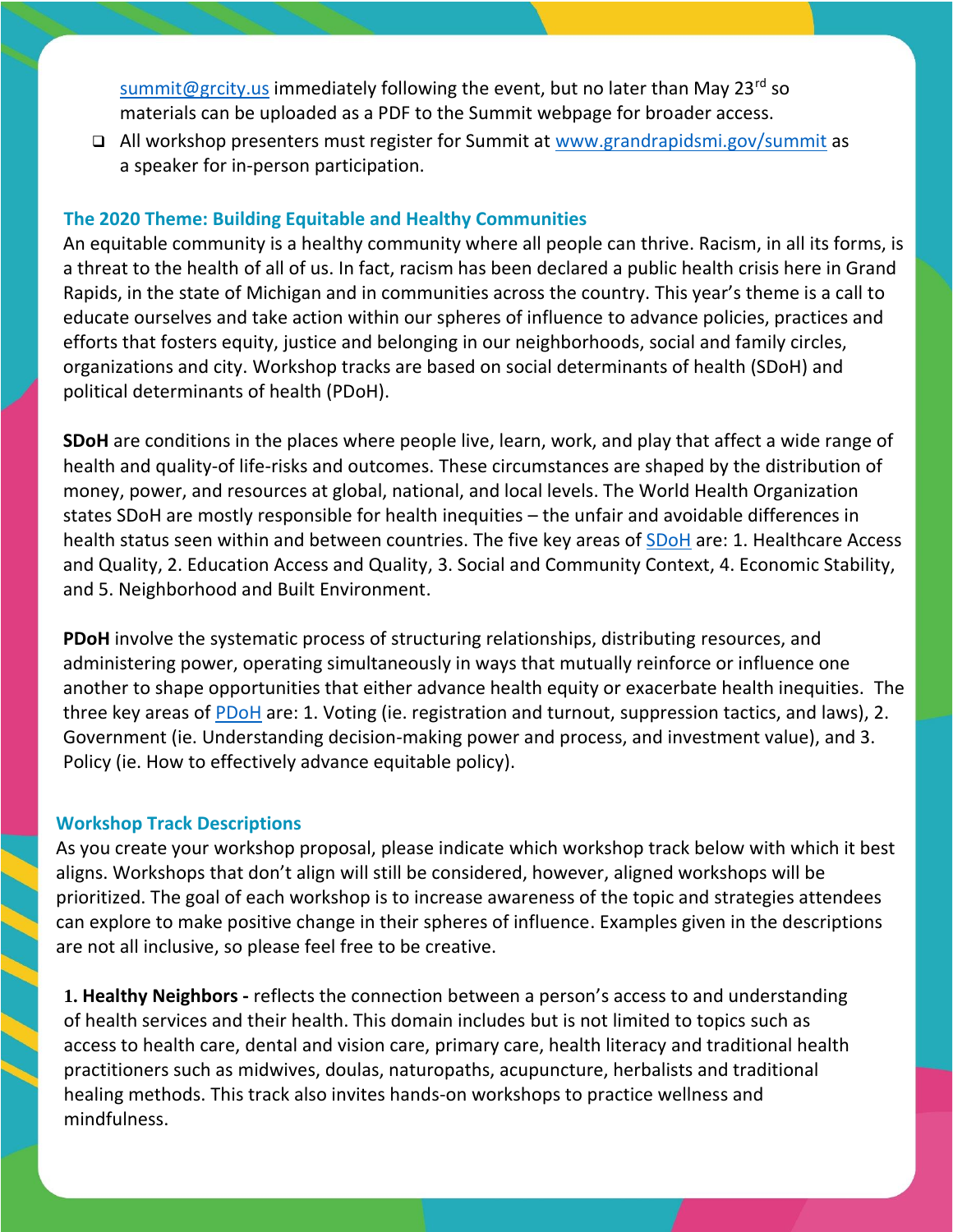- **2. Social & Community Connectedness** reflects the connection between aspects of a person's social environment (e.g., social support, family circumstances, and community engagement) and their health, well-being, and sense of belonging. This domain includes but is not limited to topics such as social cohesion, participation in social clubs and groups, neighbors knowing and supporting each other, how to support neighbors returning to community after incarceration, mutual aid and identifying and addressing discrimination in our everyday lives.
- **3. Educational Equity & Inclusion -** reflects the connection between aspects of a person's education and their health and well-being. This domain includes but is not limited to topics such as culturally responsive curriculum and staff, school push-out/dropout prevention, high school graduation, college readiness, embedding equity and anti-racism in school policy and offerings, Native education treaty rights, early quality learning opportunities, health and safety of students, restorative circles & other alternative to suspensions, and targeted supports for students learning English, newly arrived to the United States and those who face inequitable educational outcomes and representation.
- **4. Safe Neighborhoods -** reflects the connection between where a person lives (e.g., housing, neighborhood, and environment), their sense of safety and their health and well-being. This domain includes but is not limited to topics such as access to healthy food, quality and affordability of housing, crime and violence prevention, and environmental conditions (e.g. pollution lead in soil, etc.). This track also invites workshops that explore the emotional and psychological safety of neighbors (e.g. bias crime reporting and harassment) and strategies to foster safety while also strengthening community connectedness.
- **5. Economic Stability** reflects the connection between a person's financial resources and opportunities (e.g., income, wealth creation, cost of living, and socioeconomic status) and their health. This domain includes but is not limited to topics such as food sovereignty and security, root causes of poverty, hiring residents, employment, affordable workforce development training, housing stability, entrepreneurship support, co-housing, roots of capitalism, financial resources for residents and businesses, etc.
- **6. Advocacy & Policy Change** reflects the connection between voting, effective advocacy strategies for equitable policies, and power analysis of government (local, county, state and federal) decisionmaking to increase navigation and identify areas in need of systemic change. This domain includes but is not limited to topics such as voter rights, identification of voter suppression efforts and ways to resist, voter turnout strategies, state and local redistricting, centering equity in community organizing efforts, how local ordinances (laws) are passed, core function and services of government, etc. No endorsement of any political candidate nor lobbying on pending state or federal legislation is allowed. Education on legislation and how it may impact community is allowed and encouraged.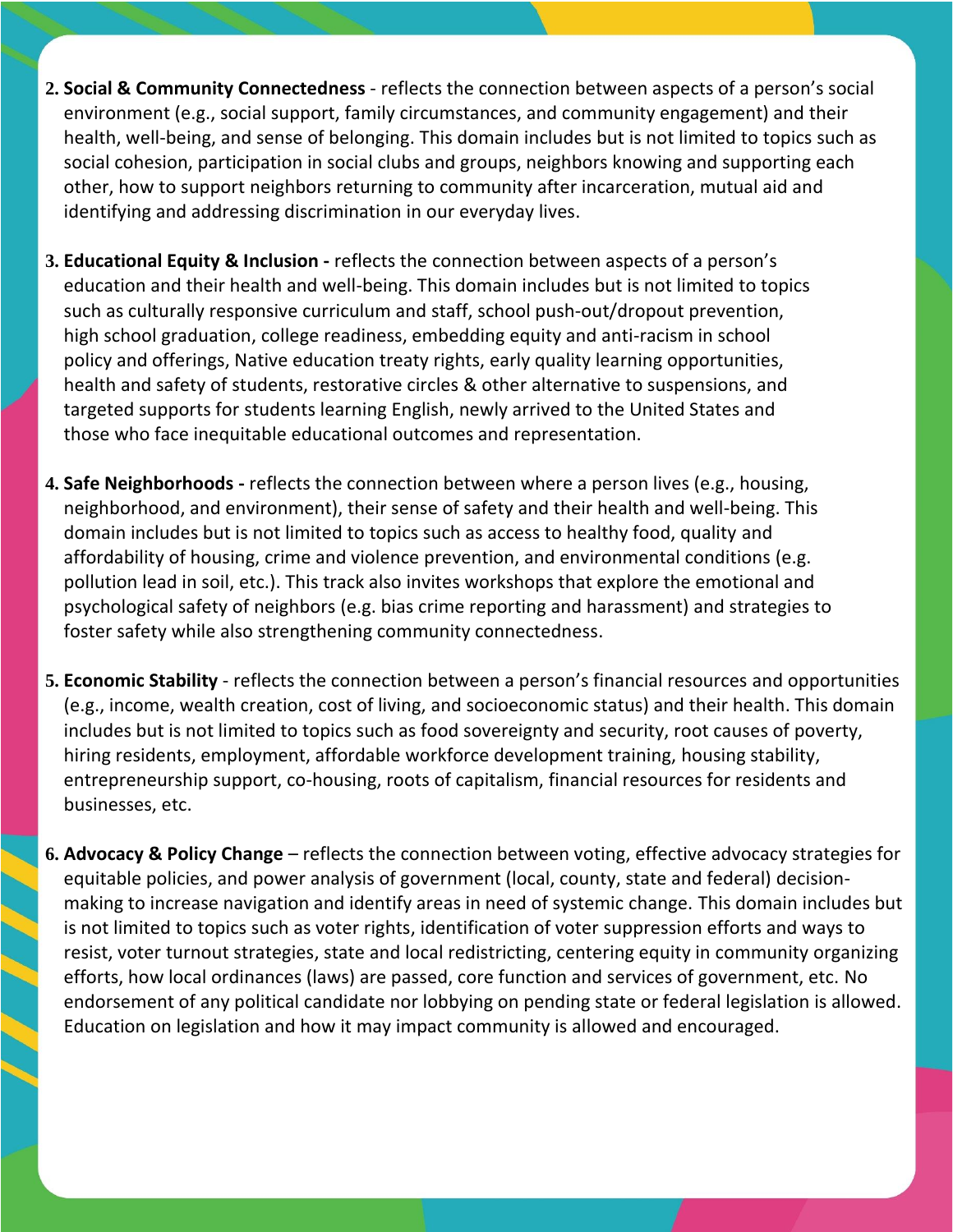## **Workshop Content**

The workshop proposal form will ask for the following:

- 1. **Workshop Title (20 words or less)** *If the workshop will be presented in Spanish, write the Workshop Title in Spanish*
- 2. **Workshop Description (120 words or less)** *Please avoid sector jargon and acronyms. If the workshop will be presented in Spanish, write the Workshop Description in Spanish.*
- 3. **List key workshop learning objectives. Please be specific.** *List specific skills, content, and/or strategies workshop attendees will learn in this workshop.*
- 4. **Describe how your proposed workshop supports Summit's values of Resident Voice and Racial Equity.**
- 5. **Are there any local, state or national policy implications connected to this workshop topic that residents can engage? If so, please list and give a brief description.**
- 6. How will this workshop incorporate the theme**: Building Equitable and Healthy Communities**?

#### **Workshop Track Categories**

You may select up to 2 Workshop Tracks with which your proposed workshop aligns. Your workshop does NOT have to fall within a workshop track category to be considered.

- ❑ **Healthy Neighbors**
- ❑ **Social & Community Connectedness**
- ❑ **Educational Equity & Inclusion**
- ❑ **Safe Neighborhoods**
- ❑ **Economic Stability**
- ❑ **Advocacy & Policy Change**
- ❑ **Proposed workshop is not aligned to Workshop Tracks**

#### **Workshop Room Set-Up Preference**

Please select all the room types that will work for your workshop. (Required)

- ❑ Case Room (Fixed seating & fixed tables in a half circle. Each row is elevated higher than the one before. Space to move around.)
- ❑ Lecture Hall (Fixed seating in rows, No tables. Movement is somewhat limited.)
- □ Loosemore Auditorium (Fixed seating in rows. Space to move around if needed.)
- $\Box$  Classroom (Movable tables and chairs. Space to move around.)
- ❑ Any room will work. Please schedule my workshop wherever is works best for Summit!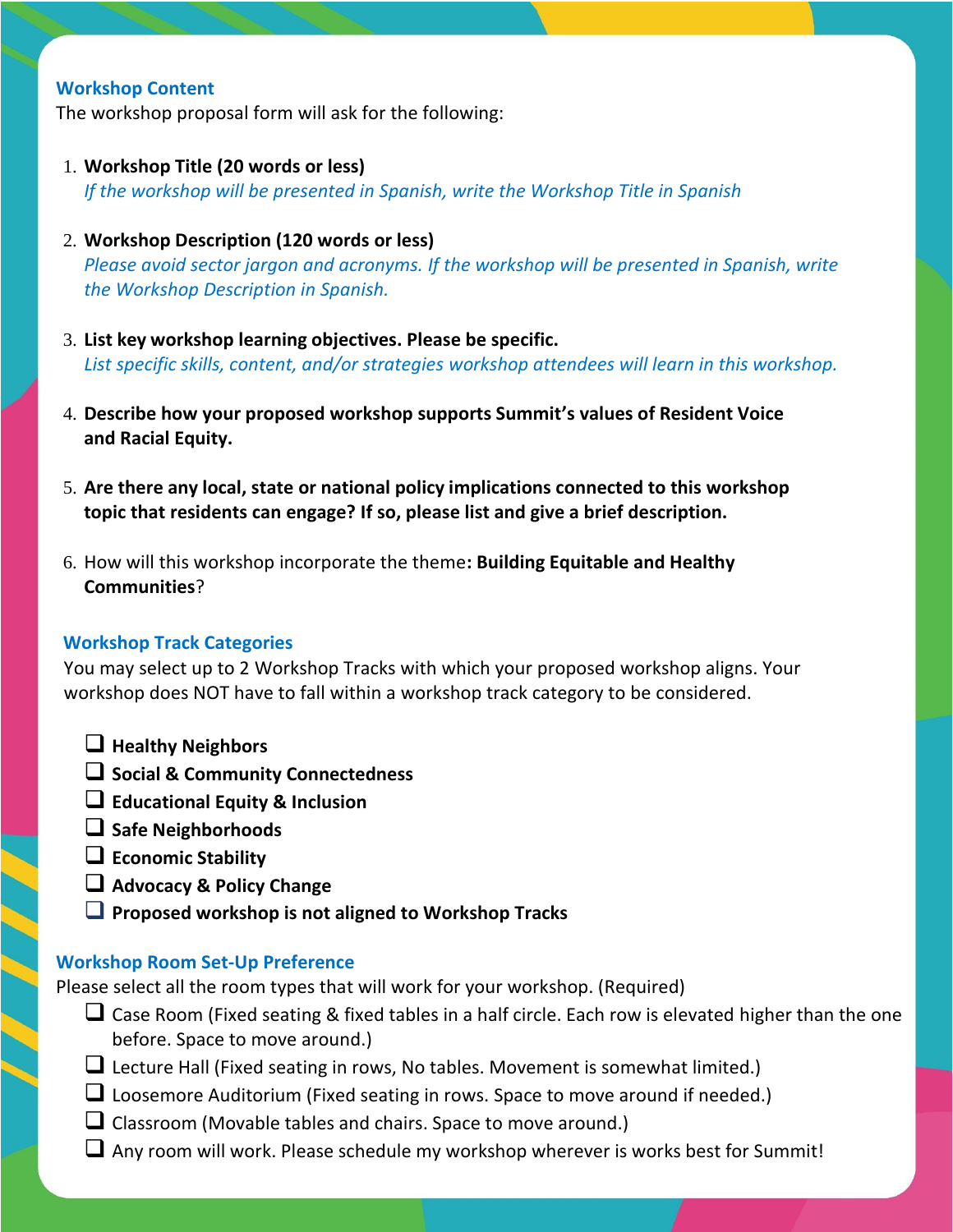#### **Workshop Presenters**

You can have up to 5 presenters/panelist/speakers. You will need to enter the number of presenters and the following for each person: if they are Grand Rapids resident or not, their email address and phone number, organization they are representing & organization website (if applicable) and optional demographic information.

# **1. How many presenters will your workshop have?**

(Each workshop can have up to 5 presenters/panelists. Workshop Presenter 1 will be the liaison between the workshop team and the Summit Planning Team.)

- ❑ 1
- ❑ 2
- ❑ 3
- ❑ 4
- ❑ 5

## **The form will prompt you to enter the following for each presenter:**

- 2. Full Name (Required) *Write exactly as the person wants their name listed in the program.*
- 3. Does this person live within the city limits of Grand Rapids? (Required)
	- ❑ Yes This person LIVES within the city limits
	- ❑ No This person lives OUTSIDE the city limits
- 4. Email Address (Required)
- 5. Phone Number (Required) (Enter in this format: XXX-XXX-XXXX)
- 6. If this person is representing an organization or group, please list organization/group (if applicable)
- 7. Organization/group website (if applicable)
- 8. T-Shirt Size

**No workshop will be declined based on demographic responses. We request this information so we can take additional steps in outreach to ensure the overall workshop line up is reflective of the community.**

- 9. Gender Identity (Required)
	- ❑ Woman
	- ❑ Man
	- ❑ Non-binary
	- ❑ Prefer not to say
	- ❑ My Gender Identity is Not Listed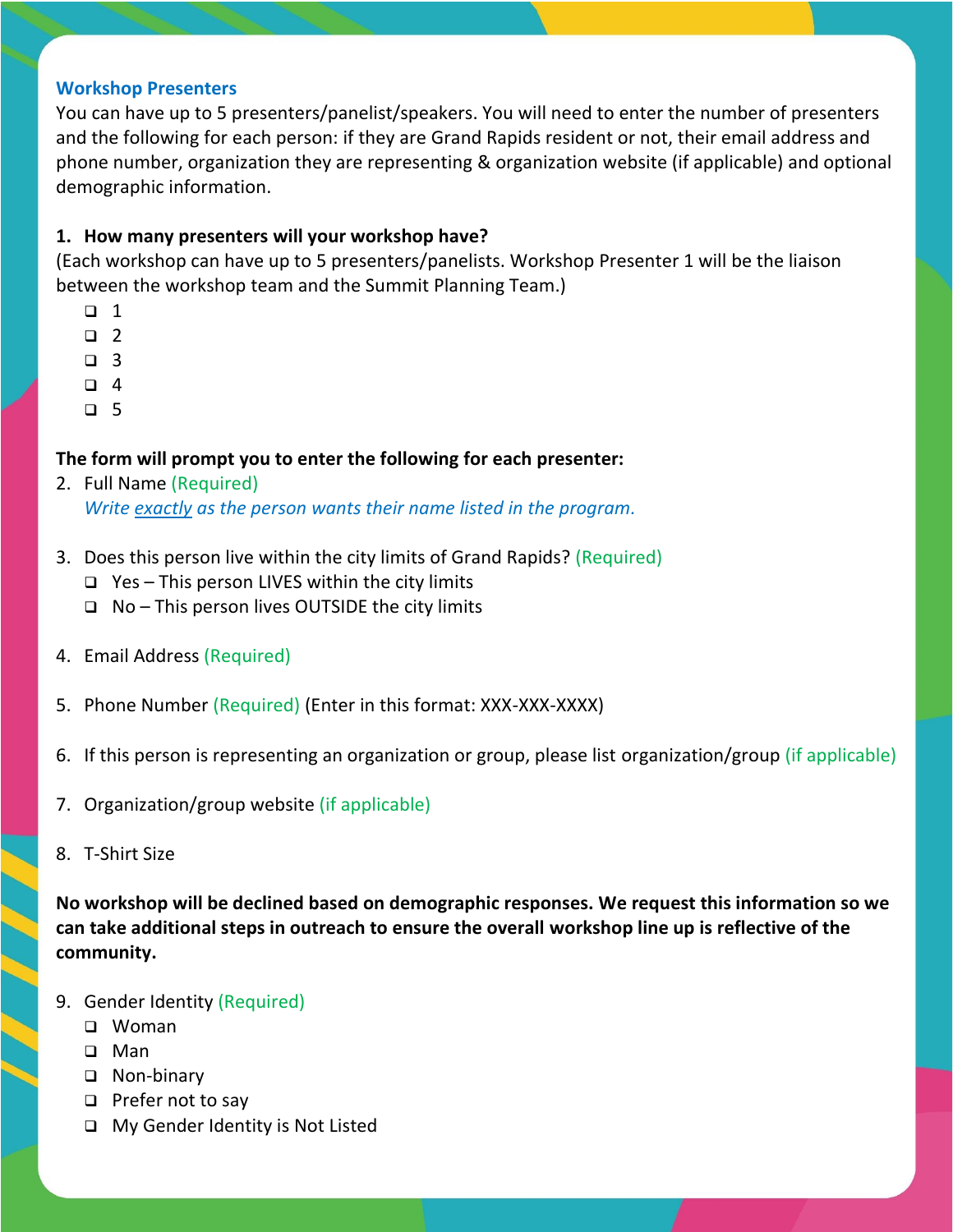# 10.Ethnicity (Required)

- ❑ Latino/Latina/Hispanic/Latinx
- ❑ NOT Latino/Latina/Hispanic/Latinx
- ❑ Prefer not to say
- 11.Race(s) Select all that apply. (Required)
	- ❑ African American/Black
	- ❑ Asian/Indian Subcontinent
	- ❑ Native American/American Indian/Alaska Native
	- ❑ Native Hawaiian or Pacific Islander
	- ❑ White
	- ❑ Prefer not to say
	- ❑ My Racial Identity is Not Listed

#### 12.Age Range (Required)

- ❑ Under 13 years of age
- $\Box$  13 17 years old
- $\Box$  18 24 years old
- $\Box$  25 35 years old
- $\Box$  36 49 years old
- ❑ 50 69 years old
- ❑ 70 years or older
- ❑ Prefer not to say

#### 13. Select your T-shirt size (Required)

- ❑ XS
- ❑ S
- ❑ M
- ❑ L
- ❑ XL
- ❑ XXL
- ❑ XXXL

 $\Box$  My size is not listed (please write your size):  $\Box$ 

#### **Understanding & Agreements**

Please read and select "I Understand & Agree" for each statement to indicate you understand and agree to the following statements.

I agree to email [summit@grcity.us](mailto:summit@grcity.us) a high-resolution photo and a brief bio (100 words or less or each of the presenters by April 15, 2022. If there is more than one presenter for the workshop, a group photo of all the presenters with a group bio is acceptable in lieu of individual photos/bios. The photo(s) and bio(s) will be shared on social media to promote the workshop and event. (Required)

❑ I Understand & Agree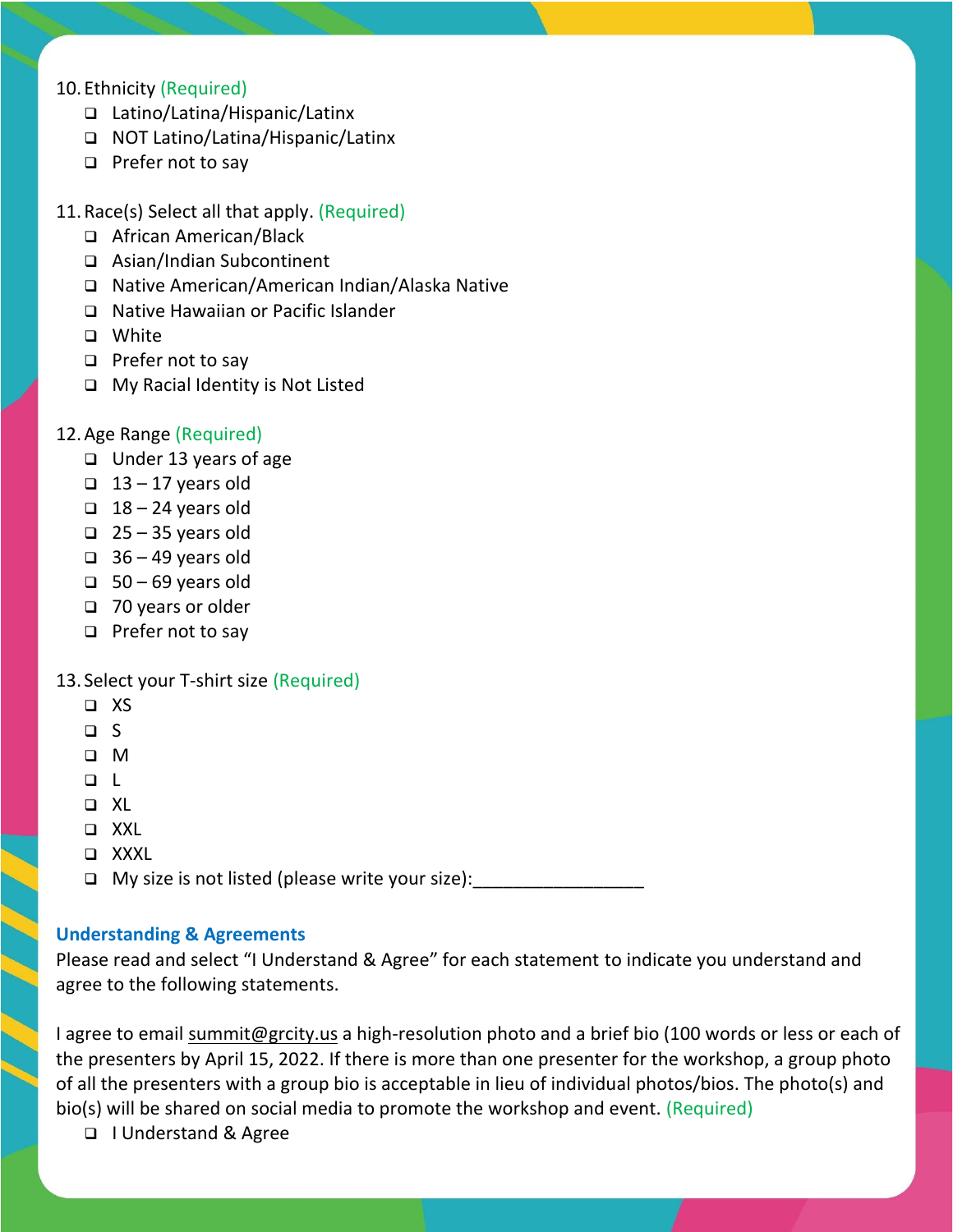I agree to have all PowerPoint text at a minimum of 24-point font size, all handouts with a minimum 13-point font size, and both in a font style that is easy to read. (Required)

❑ I Understand & Agree

I agree to email [summit@grcity.us](mailto:summit@grcity.us) the one-page handout by May 13, 2022, *if* I need the City to print the handout for distribution. If the handout is not emailed by May 13,2022, I understand that it is my responsibility to bring at least 50 copies of the handout for distribution at Summit. (Required)

# ❑ I Understand & Agree

I agree to email [summit@grcity.us](mailto:summit@grcity.us) my final PowerPoint presentation and handouts by Monday, May 23, 2022, for them to be uploaded to the Summit website after the event. (Required)

❑ I Understand & Agree

I agree that all workshop presenters will formally register for Summit as a "Speaker" once registration opens, but no later than May 7, 2022. If there is more than one presenter, the workshop liaison (workshop presenter 1) will follow up with co-presenters to confirm registrations are complete. (Required)

❑ I Understand & Agree

I understand that each workshop room will be provided with dry-erase markers, marker board, internet, a computer, projector, screen and microphone. If any additional materials are needed, it is the responsibility of the workshop presenters to supply those materials. (Required)

❑ I Understand & Agree

I agree to bring my presentation on a USB drive with me to my assigned workshop room, at least 10 minutes prior to the start of the workshop, to load up the presentation and to test the technology. A volunteer will be present to assist as needed. (Required)

❑ I Understand & Agree

All presenters confirm they are fully vaccinated against COVID-19 (or will be by May 21, 2022), will be ready to show proof of vaccinations upon arrival, and will fully wear a mask over nose and mouth while indoors at Summit. (Required)

❑ I Understand & Agree

# **Select the "SUBMIT" button**

Select Submit to submit your workshop proposal. A PDF copy of your responses will be emailed to workshop presenter 1.

• You will be notified by April 8, 2022, if your workshop was selected. In some cases, the notification may be a request for clarification or more information.

Thank you for your support of community and the 2022 Grand Rapids Neighborhood Summit. You are appreciated.